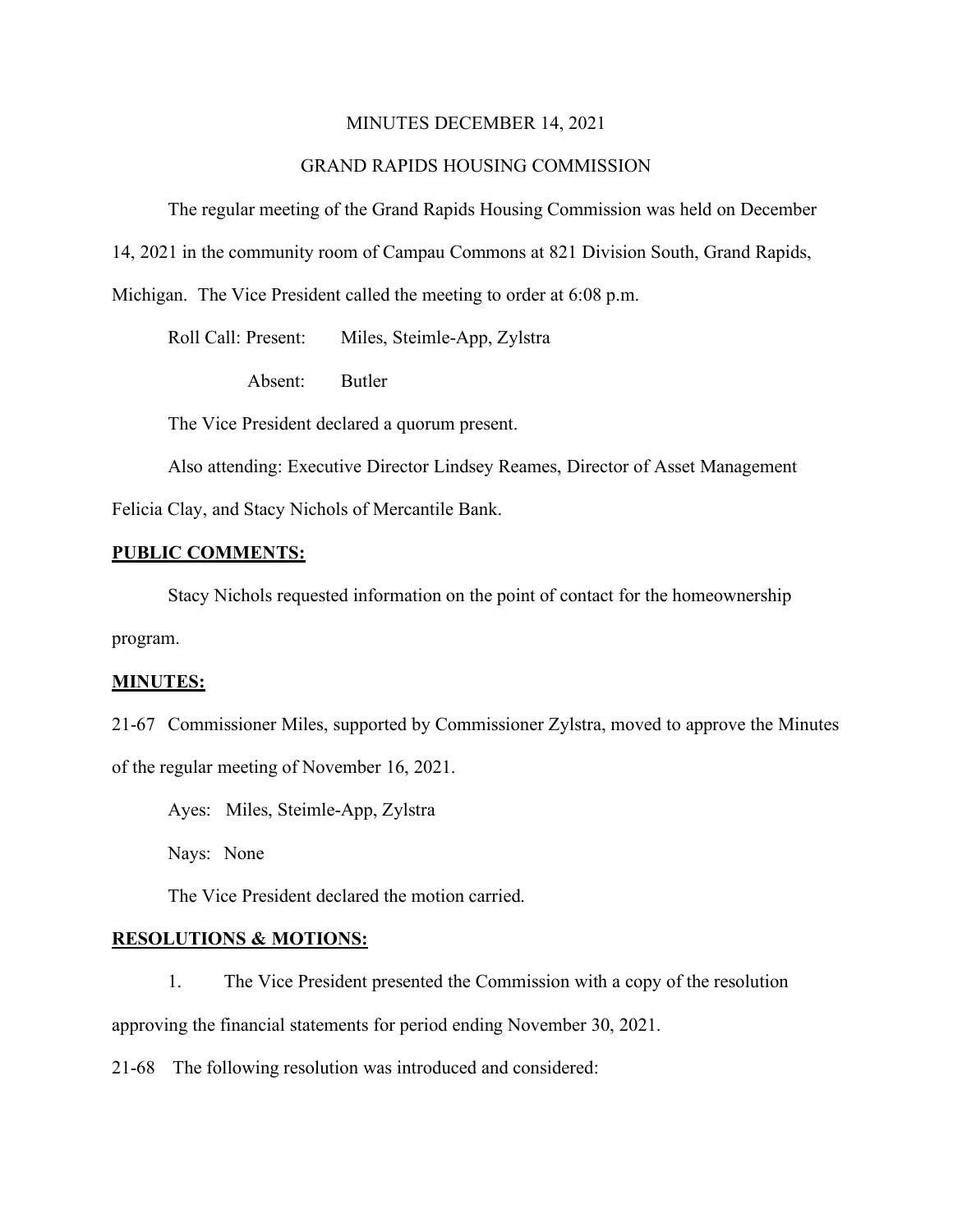#### **Resolution to Approve Operating Statement of Income and Expenditures**

**WHEREAS**, the Operating Statement of Income and Expenditures for the period ended

**NOVMEBER 30, 2021** has been prepared for and submitted to the Grand Rapids Housing

Commission; and

**WHEREAS**, the Housing Commission has reviewed the Statements; and

**WHEREAS**, the Housing Commission, in its review, has determined that the expenditures are necessary in the efficient and economical operation of the Housing Commission for the purpose of serving low income families.

# **NOW, THEREFORE, BE IT RESOLVED BY THE BOARD OF COMMISSIONERS OF**

**THE GRAND RAPIDS HOUSING** that the Operating Statement of Income and Expenditures

for the period ended **NOVEMBER 30, 2021** are in all respects approved.

Commissioner Miles, supported by Commissioner Zylstra, moved adoption of the foregoing resolution.

Ayes: Miles, Steimle-App, Zylstra

Nays: None

The Vice President declared the motion carried.

2. The Vice President presented the Commission with a copy of the resolution approving worker's compensation.

21-69 The following resolution was introduced and considered:

#### **Resolution to Approve Worker's Compensation**

**WHEREAS**, the Grand Rapids Housing Commission (GRHC) provides worker's compensation for employees in accordance with the Workers' Disability Compensation Act and;

**WHEREAS**, GRHC has completed the annual evaluation of options from various providers and;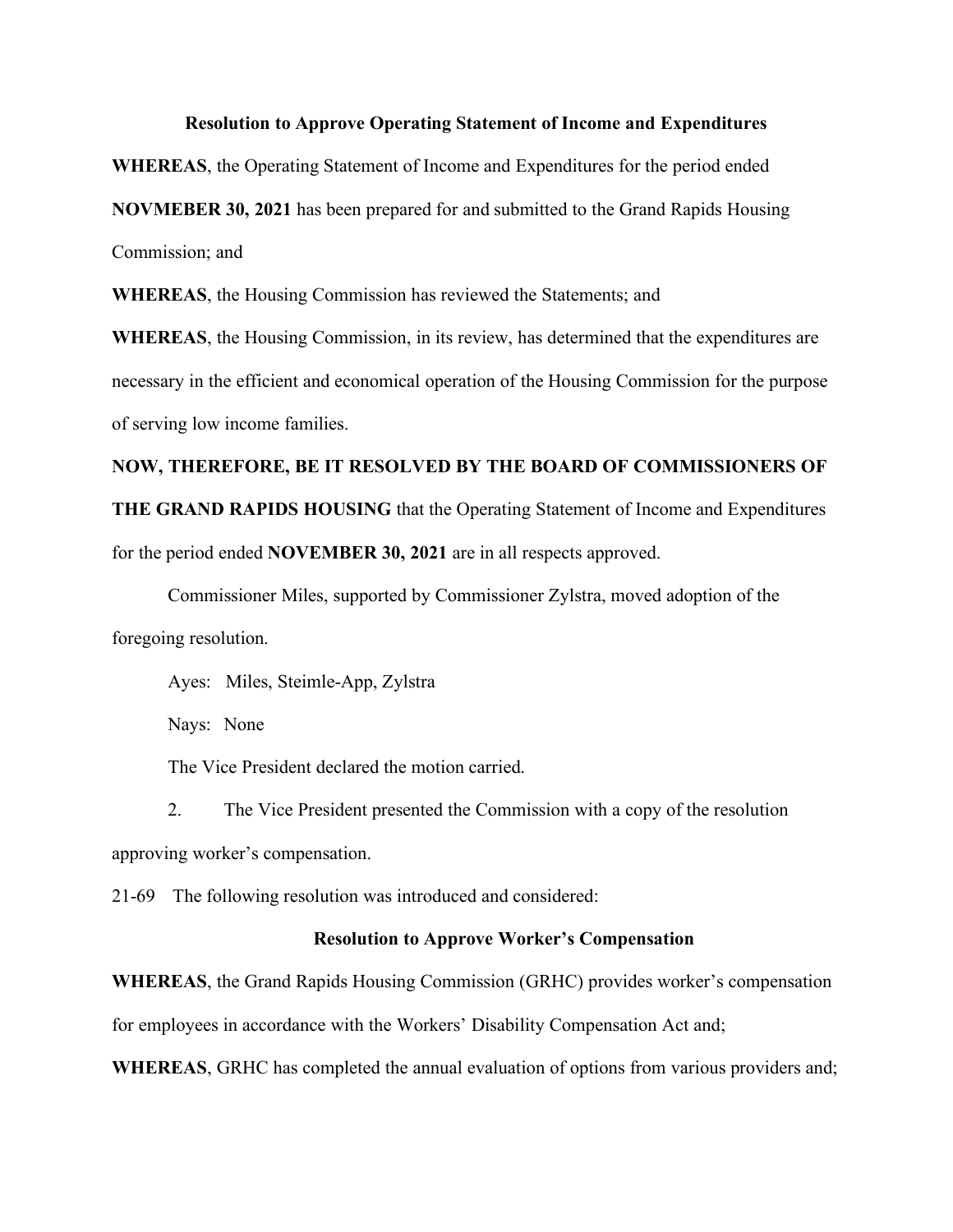**WHEREAS**, GRHC has elected to continue to offer worker's compensation through Accident Fund Insurance Company of America and;

**WHEREAS**, the annual premium increased by \$12.00 for a total Agency's annual cost of \$12,498 and;

**NOW, THEREFORE, BE IT RESOLVED BY THE BOARD OF COMMISSIONERS OF THE GRAND RAPIDS HOUSING COMMISSION t**hat the Executive Director is hereby authorized and approved to execute a contract to continue using Accident Fund Insurance Company of America for our worker's compensation.

Commissioner Zylstra, supported by Commissioner Miles, moved adoption of the foregoing resolution.

Ayes: Miles, Steimle-App, Zylstra

Nays: None

The Vice President declared the motion carried.

3. The Vice President presented the Commission with a copy of the resolution approving GRHC Affordable Housing Corporation board appointments.

21-70 The following resolution was introduced and considered:

#### **Resolution to Appoint a Board to the GRHC Affordable Housing**

#### **Corporation**

**WHEREAS**, the Grand Rapids Housing Commission (GRHC) during the November 2021 board meeting approved the creation of the GRHC Affordable Housing Corporation for purposes of acquiring, constructing, rehabilitating, developing, improving, owning, leasing, disposing and operating affordable housing;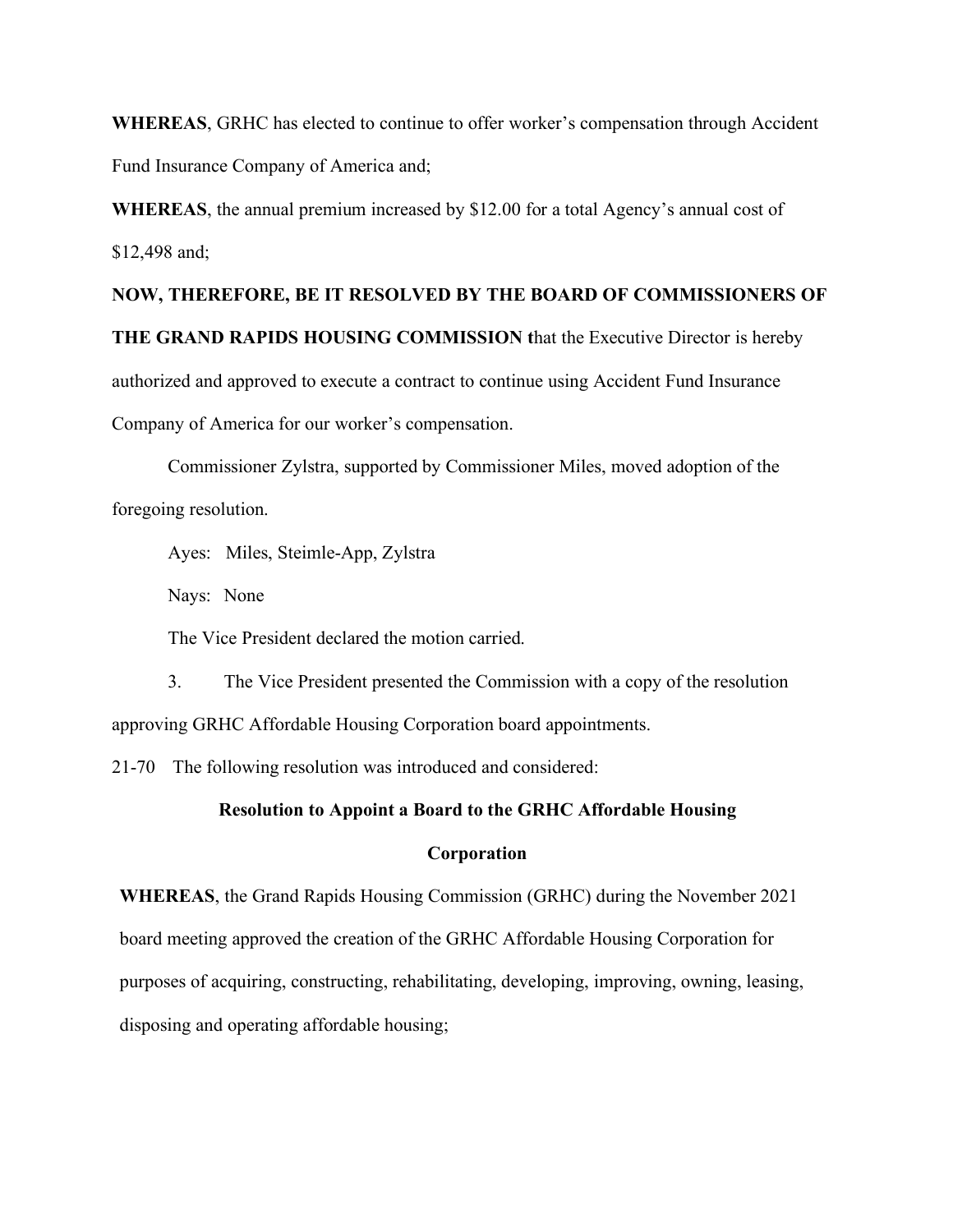**WHEREAS**, GRHC legal counsel has recommended appointment to this board, the same members serving on the Mt. Mercy Housing Corporation board which include:

Ellen M. James (President) Betty Zylstra (Treasurer) Melvin Fox (Secretary) Victor Vasquez, Jr. Daniel C. Oglesby

; and

**WHEREAS**, the majority of the Mt. Mercy Housing Corporation current board members have expressed support for their appointment to the GRHC Affordable Housing Corporation board and:

**NOW, THEREFORE, BE IT RESOLVED BY THE BOARD OF COMMISSIONERS OF THE GRAND RAPIDS HOUSING COMMISSION** that appointment of the current members of the Mt Mercy Housing Corporation to the recently created GRHC Affordable Housing Corporation is supported and the Executive Director is authorized to execute actions necessary to operationalize the GRHC Affordable Housing Corporation as a Michigan non-profit corporation for purposes of acquiring, constructing, rehabilitating, developing, improving, owning, leasing, disposing and operating affordable housing.

Commissioner Zylstra, supported by Commissioner Miles, moved adoption of the foregoing resolution.

Ayes: Miles, Steimle-App, Zylstra

Nays: None

The Vice President declared the motion carried.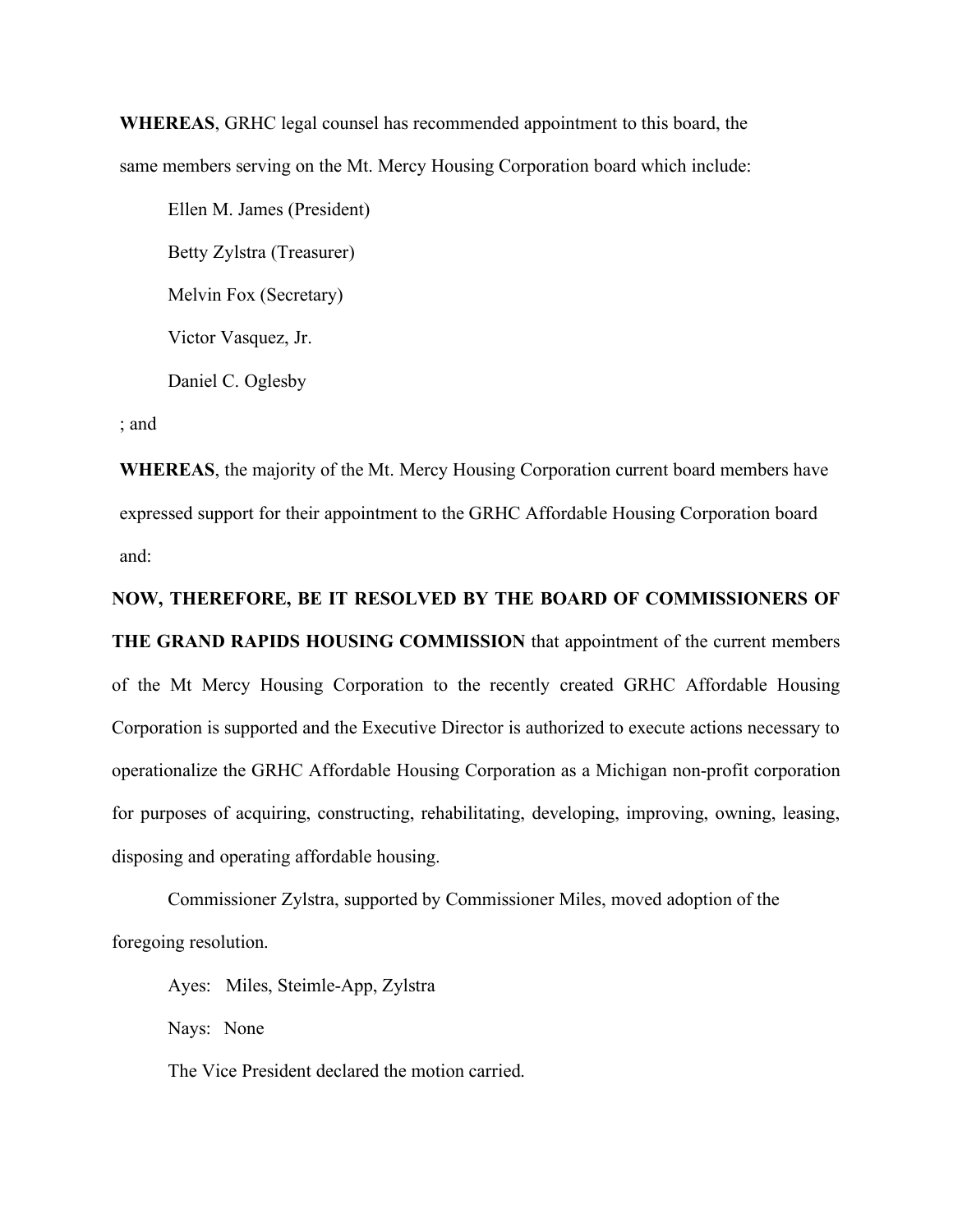4. The President presented the Commission with a copy of the resolution approving a procurement contract revision.

21-71 The following resolution was introduced and considered:

# **Resolution to Approve a Contract Revision to the current Procurement Assessment contract with CVR and Associates**

**WHEREAS**, the Grand Rapids Housing Commission (GRHC) entered into a contract with CVR and Associates on June 1, 2021 as approved by the Board at the May board meeting, Resolution #2021-18 and a contract revision on August 23, 2021 as approved by the Board at the August board meeting, Resolution #2021-32 for a contract amount not to exceed \$64,948.50; and

**WHEREAS**, the 30-day option period was exercised on November 29, 2021 to extend the contract to December 23, 2021; and

**WHEREAS**, due to scheduling challenges, remaining funds on the contract and the holidays with staff out of the office, it is anticipated that additional time is necessary to complete the remaining technical assistance in the contract; and

**WHEREAS**, it is anticipated that this additional time will be at no additional cost—a time only extension for 60 days is requested; and

**WHEREAS**, if for some reason, it is determined additional technical assistance is needed, and because the total amount of the contract is below the small purchase threshold of \$250,000 and request for quotes were solicited, approval is requested to allocate additional funds not to exceed \$10,000.00.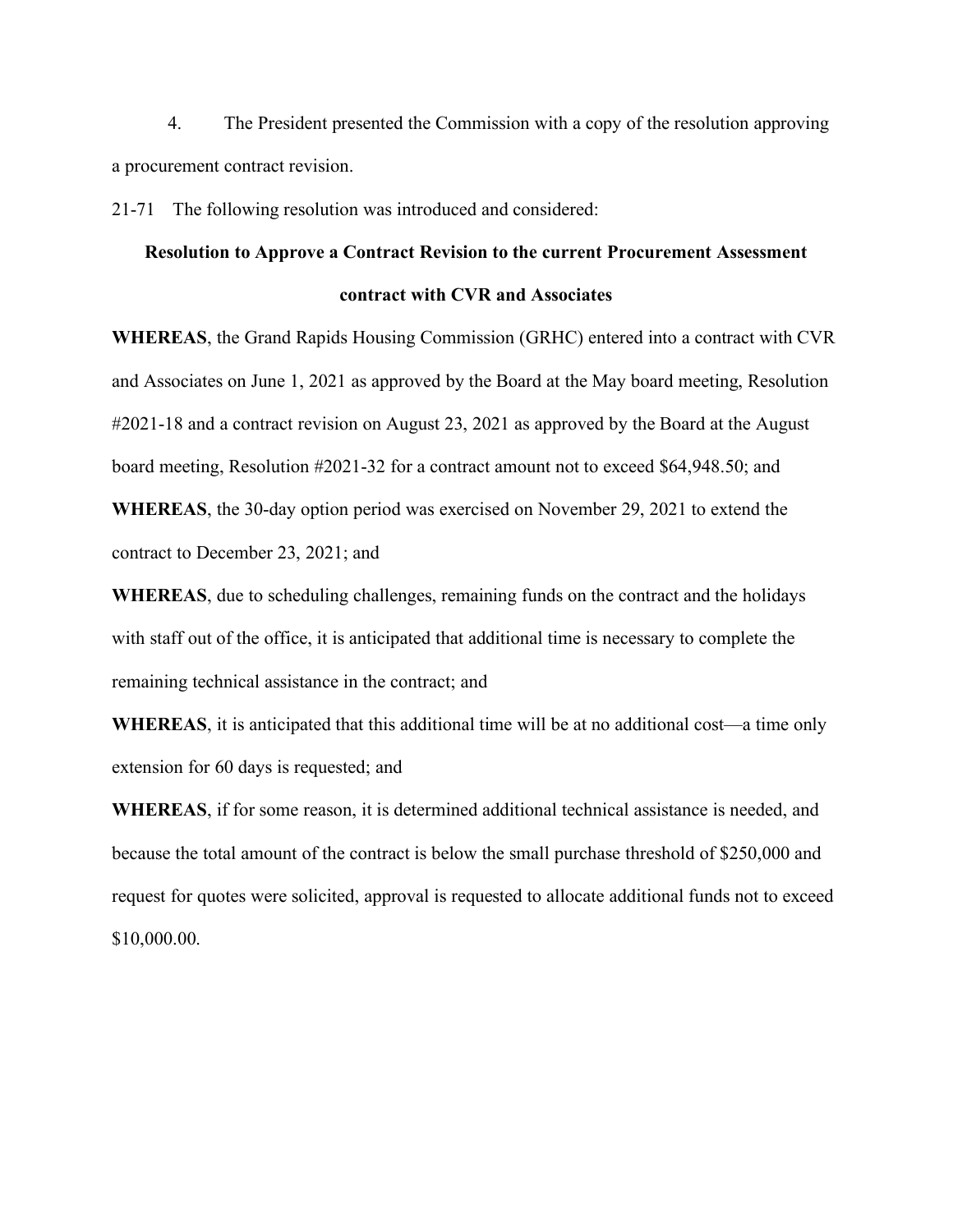# **NOW, THEREFORE, BE IT RESOLVED BY THE BOARD OF COMMISSIONERS OF THE GRAND RAPIDS HOUSING COMMISSION** that the Executive Director is authorized to enter into a contract revision with CVR Associates for a 60-day no cost extension with flexibility to add additional funds on this contract not to exceed \$10,000.00.

Commissioner Zylstra, supported by Commissioner Miles, moved adoption of the foregoing resolution.

Ayes: Miles, Steimle-App, Zylstra

Nays: None

The Vice President declared the motion carried.

5. The Vice President presented the Commission with a copy of the resolution approving Ransom audit.

21-72 The following resolution was introduced and considered:

#### **Resolution to Approve Audited Financial Statements**

#### **for Fiscal Year Ended June 30, 2021**

**WHEREAS**, the Grand Rapids Housing Commission contracted with the audit firm Plante Moran to prepare audited financial statements for the year ended June 30, 2021; and **WHEREAS**, Plante Moran has completed their audit and issued draft statements for the Ransom

Avenue Development Corporation for the year ended June 30, 2021; and

**WHEREAS**, the Housing Commission, has reviewed the statements and has determined that the report fairly presents the financial conditions of the Ransom Avenue Development Corporation.

## **NOW, THEREFORE, BE IT RESOLVED BY THE BOARD OF COMMISSIONERS OF**

**THE GRAND RAPIDS HOUSING COMMISSION**, that the audited financial statements for

Ransom Avenue Development Corporation for the year ended June 30, 2021 is in all respects

approved.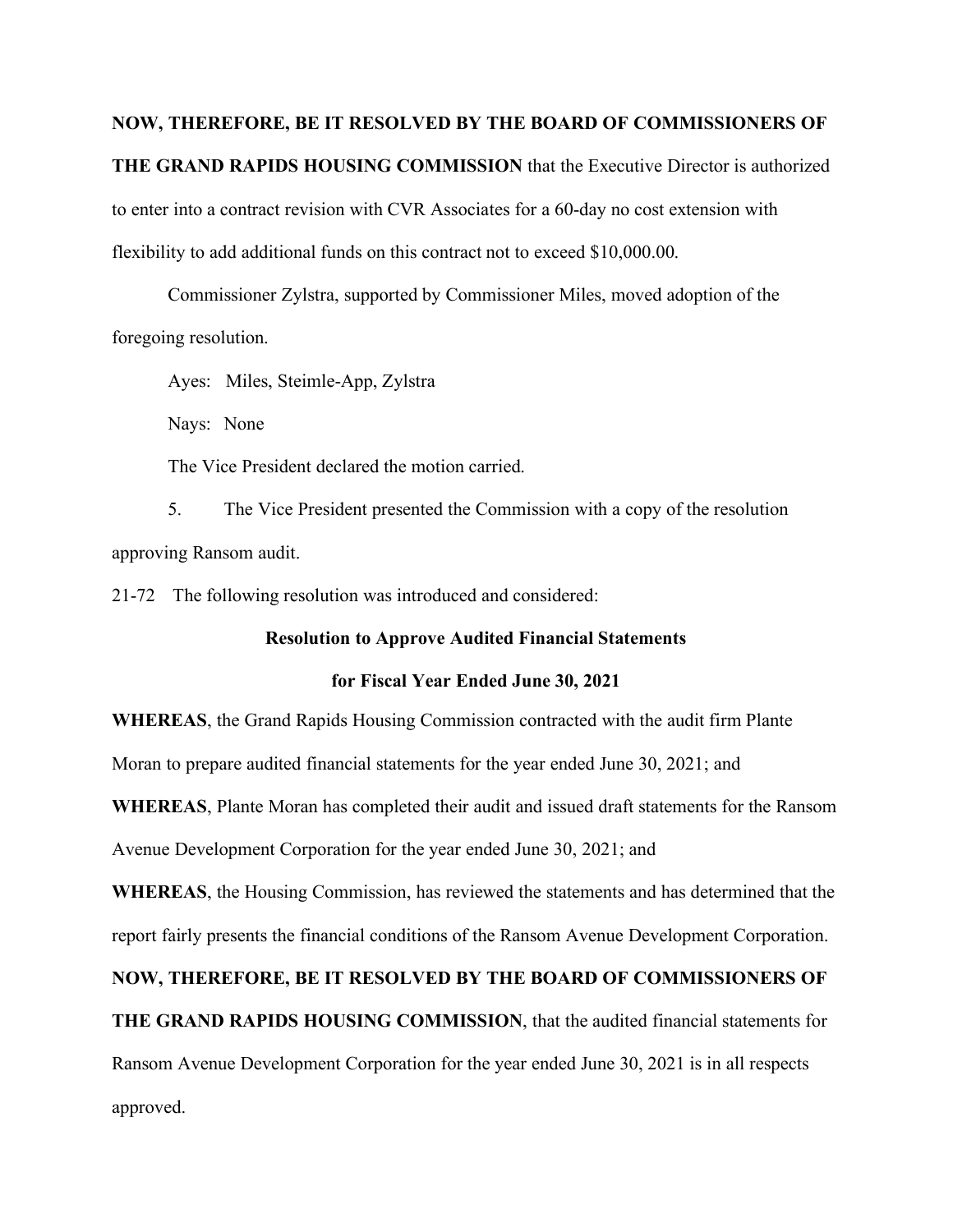Commissioner Zylstra supported by Commissioner Miles, moved adoption of the

foregoing resolution.

Ayes: Miles, Steimle-App, Zylstra

Nays: None

The Vice President declared the motion carried.

# **DIRECTOR'S REPORT**

1. The Executive Director presented the Board with a copy of the Vacancy Report for October 2021.

| Adams Park                | 9              |
|---------------------------|----------------|
| Campau Commons            | 3              |
| <b>Scattered Site I-V</b> | $\overline{0}$ |
| <b>Public Hsg. Total</b>  | 12             |
| <b>Creston Plaza</b>      | 4              |
| Hope Community            | 1              |
| <b>Leonard Terrace</b>    | 4              |
| Mt. Mercy                 | 9              |
| <b>Ransom Tower</b>       | 8              |
| Sheldon Apts.             | $\overline{2}$ |
| <b>Overall Total</b>      | 40             |

2. The Executive Director presented the Board with a copy of the Section 8 Status Report for November 2021 which shows a 97.5% utilization rate.

3. The Executive Director presented the Board with a copy of the Personnel Report for December 2021.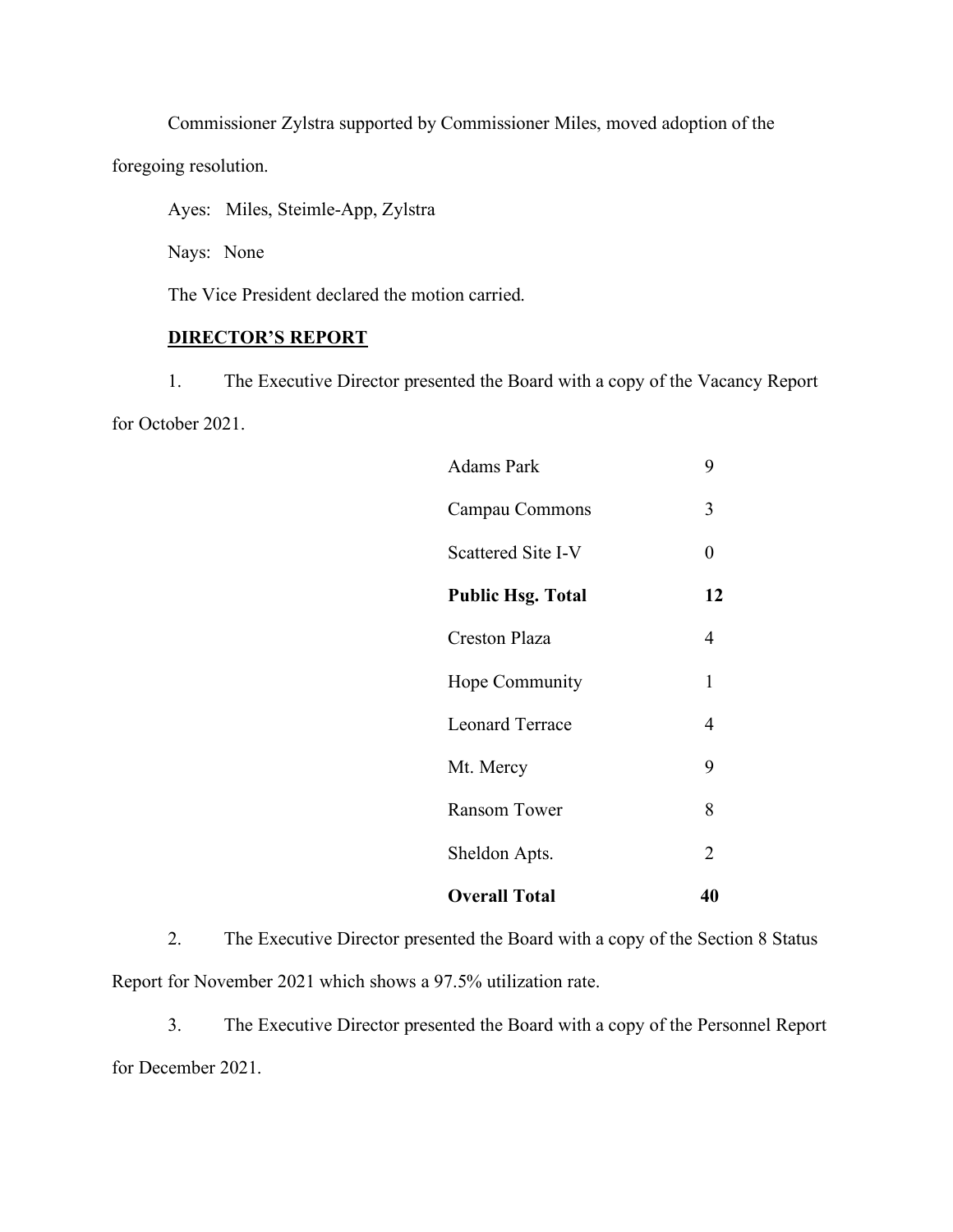4. The Executive Director informed the Board that 36 units have been filled and there are 14 scheduled moves at Antoine Court. Three Permanent Supportive Housing referrals are still needed. There have been some unexpected construction issues that need attention.

5. The Executive Director informed the Board that progress continues to be made on the Wildly Important Goals that were identified with Franklin Covey. Some of the goals have changed as works continues to increase customer satisfaction.

6. The Executive Director purchased commissioner handbooks and invited the commissioners to take one.

7. The Executive Director informed the Board that the selection of the new Resident Commissioner for this Board has been delayed by the City of Grand Rapids.

8. The Executive Director informed the Board that HUD has determined that there is no conflict of interest for commissioners to serve on other boards, however there is conflict of interest for employees of the Housing Commission to serve on any of its boards. This determination makes it possible to move forward on board restructuring.

#### **OTHER BUSINESS**

1. The Executive Director distributed the proposed schedule for 2022 Board meetings.

2. The Executive Director informed the Board that she may not be travelling in January.

3. The Executive Director informed the Board that the new national holiday Juneteenth has been added to the Housing Commission paid holiday schedule.